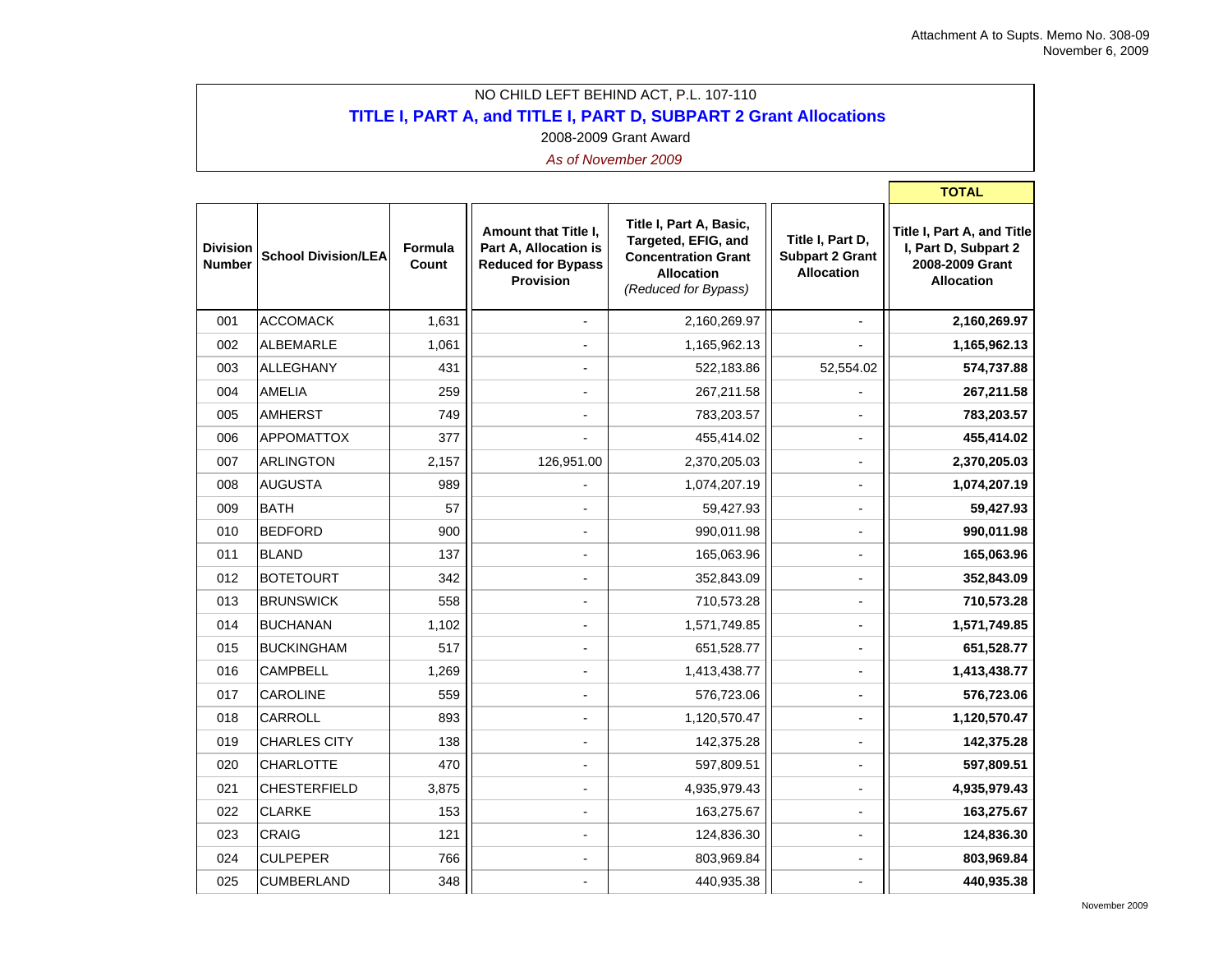**Contract** 

## NO CHILD LEFT BEHIND ACT, P.L. 107-110 **TITLE I, PART A, and TITLE I, PART D, SUBPART 2 Grant Allocations** 2008-2009 Grant Award

|                                  |                            |                  |                                                                                                |                                                                                                                           |                                                                 | TOTAL                                                                                      |
|----------------------------------|----------------------------|------------------|------------------------------------------------------------------------------------------------|---------------------------------------------------------------------------------------------------------------------------|-----------------------------------------------------------------|--------------------------------------------------------------------------------------------|
| <b>Division</b><br><b>Number</b> | <b>School Division/LEA</b> | Formula<br>Count | Amount that Title I.<br>Part A, Allocation is<br><b>Reduced for Bypass</b><br><b>Provision</b> | Title I, Part A, Basic,<br>Targeted, EFIG, and<br><b>Concentration Grant</b><br><b>Allocation</b><br>(Reduced for Bypass) | Title I, Part D,<br><b>Subpart 2 Grant</b><br><b>Allocation</b> | Title I, Part A, and Title<br>I, Part D, Subpart 2<br>2008-2009 Grant<br><b>Allocation</b> |
| 026                              | <b>DICKENSON</b>           | 679              |                                                                                                | 942,626.56                                                                                                                |                                                                 | 942,626.56                                                                                 |
| 027                              | <b>DINWIDDIE</b>           | 534              |                                                                                                | 550,930.43                                                                                                                |                                                                 | 550,930.43                                                                                 |
| 028                              | <b>ESSEX</b>               | 326              |                                                                                                | 408,647.93                                                                                                                |                                                                 | 408,647.93                                                                                 |
| 029                              | <b>FAIRFAX</b>             | 10,024           | 351,559.00                                                                                     | 15,814,707.63                                                                                                             | 132,095.24                                                      | 15,946,802.87                                                                              |
| 030                              | <b>FAUQUIER</b>            | 604              |                                                                                                | 646,245.27                                                                                                                |                                                                 | 646,245.27                                                                                 |
| 031                              | <b>FLOYD</b>               | 336              |                                                                                                | 346,652.86                                                                                                                |                                                                 | 346,652.86                                                                                 |
| 032                              | <b>FLUVANNA</b>            | 402              |                                                                                                | 414,745.38                                                                                                                |                                                                 | 414,745.38                                                                                 |
| 033                              | <b>FRANKLIN</b>            | 1,183            |                                                                                                | 1,514,349.07                                                                                                              |                                                                 | 1,514,349.07                                                                               |
| 034                              | <b>FREDERICK</b>           | 868              |                                                                                                | 938,792.40                                                                                                                | $\blacksquare$                                                  | 938,792.40                                                                                 |
| 035                              | GILES                      | 411              |                                                                                                | 495,191.88                                                                                                                | $\overline{a}$                                                  | 495,191.88                                                                                 |
| 036                              | <b>GLOUCESTER</b>          | 717              |                                                                                                | 765,583.85                                                                                                                | ٠                                                               | 765,583.85                                                                                 |
| 037                              | <b>GOOCHLAND</b>           | 211              |                                                                                                | 218,363.88                                                                                                                | $\overline{a}$                                                  | 218,363.88                                                                                 |
| 038                              | <b>GRAYSON</b>             | 565              |                                                                                                | 732,522.19                                                                                                                | ٠                                                               | 732,522.19                                                                                 |
| 039                              | <b>GREENE</b>              | 357              |                                                                                                | 368,318.66                                                                                                                | $\overline{\phantom{a}}$                                        | 368,318.66                                                                                 |
| 040                              | <b>GREENSVILLE</b>         | 274              |                                                                                                | 342,945.23                                                                                                                |                                                                 | 342,945.23                                                                                 |
| 041                              | <b>HALIFAX</b>             | 1,186            |                                                                                                | 1,518,399.07                                                                                                              |                                                                 | 1,518,399.07                                                                               |
| 042                              | <b>HANOVER</b>             | 882              |                                                                                                | 618,816.35                                                                                                                |                                                                 | 618,816.35                                                                                 |
| 043                              | <b>HENRICO</b>             | 4,457            | 166,013.00                                                                                     | 5,615,534.32                                                                                                              | 52,554.02                                                       | 5,668,088.34                                                                               |
| 044                              | <b>HENRY</b>               | 1,656            |                                                                                                | 2,169,201.51                                                                                                              |                                                                 | 2,169,201.51                                                                               |
| 045                              | <b>HIGHLAND</b>            | 48               |                                                                                                | 55,920.92                                                                                                                 |                                                                 | 55,920.92                                                                                  |
| 046                              | <b>ISLE OF WIGHT</b>       | 566              |                                                                                                | 610,458.83                                                                                                                |                                                                 | 610,458.83                                                                                 |
| 047                              | <b>JAMES CITY</b>          | 636              |                                                                                                | 685,957.27                                                                                                                |                                                                 | 685,957.27                                                                                 |
| 048                              | <b>KING GEORGE</b>         | 268              |                                                                                                | 284,284.30                                                                                                                |                                                                 | 284,284.30                                                                                 |
| 049                              | <b>KING QUEEN</b>          | 180              |                                                                                                | 220,258.09                                                                                                                |                                                                 | 220,258.09                                                                                 |
| 050                              | <b>KING WILLIAM</b>        | 198              |                                                                                                | 204,277.58                                                                                                                |                                                                 | 204,277.58                                                                                 |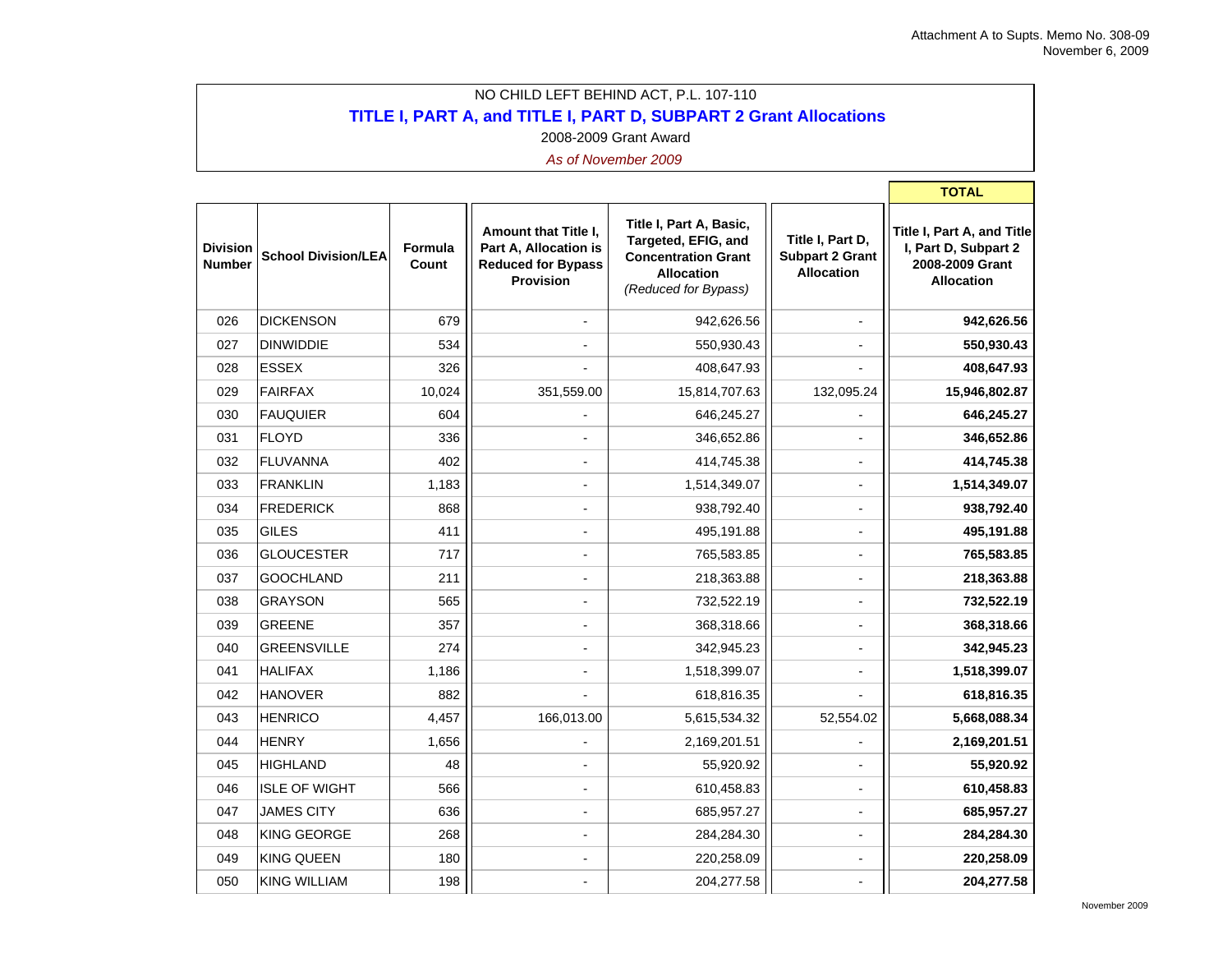**The Common** 

## NO CHILD LEFT BEHIND ACT, P.L. 107-110 **TITLE I, PART A, and TITLE I, PART D, SUBPART 2 Grant Allocations** 2008-2009 Grant Award

|                                  |                            |                  |                                                                                                       |                                                                                                                           |                                                                 | <b>TOTAL</b>                                                                               |
|----------------------------------|----------------------------|------------------|-------------------------------------------------------------------------------------------------------|---------------------------------------------------------------------------------------------------------------------------|-----------------------------------------------------------------|--------------------------------------------------------------------------------------------|
| <b>Division</b><br><b>Number</b> | <b>School Division/LEA</b> | Formula<br>Count | <b>Amount that Title I,</b><br>Part A, Allocation is<br><b>Reduced for Bypass</b><br><b>Provision</b> | Title I, Part A, Basic,<br>Targeted, EFIG, and<br><b>Concentration Grant</b><br><b>Allocation</b><br>(Reduced for Bypass) | Title I, Part D,<br><b>Subpart 2 Grant</b><br><b>Allocation</b> | Title I, Part A, and Title<br>I, Part D, Subpart 2<br>2008-2009 Grant<br><b>Allocation</b> |
| 051                              | LANCASTER                  | 323              | $\overline{a}$                                                                                        | 409,768.23                                                                                                                |                                                                 | 409,768.23                                                                                 |
| 052                              | LEE                        | 1,251            |                                                                                                       | 1,859,573.99                                                                                                              | 42,611.37                                                       | 1,902,185.36                                                                               |
| 053                              | LOUDOUN                    | 1,379            |                                                                                                       | 1,252,658.02                                                                                                              |                                                                 | 1,252,658.02                                                                               |
| 054                              | <b>LOUISA</b>              | 681              |                                                                                                       | 702,591.06                                                                                                                | $\overline{a}$                                                  | 702,591.06                                                                                 |
| 055                              | <b>LUNENBURG</b>           | 522              |                                                                                                       | 722,298.05                                                                                                                |                                                                 | 722,298.05                                                                                 |
| 056                              | <b>MADISON</b>             | 279              |                                                                                                       | 287,845.68                                                                                                                |                                                                 | 287,845.68                                                                                 |
| 057                              | <b>MATHEWS</b>             | 158              |                                                                                                       | 163,009.38                                                                                                                | $\blacksquare$                                                  | 163,009.38                                                                                 |
| 058                              | <b>MECKLENBURG</b>         | 1,108            |                                                                                                       | 1,427,409.23                                                                                                              | $\blacksquare$                                                  | 1,427,409.23                                                                               |
| 059                              | <b>MIDDLESEX</b>           | 266              |                                                                                                       | 330,459.60                                                                                                                | $\blacksquare$                                                  | 330,459.60                                                                                 |
| 060                              | <b>MONTGOMERY</b>          | 1,252            |                                                                                                       | 1,393,033.62                                                                                                              |                                                                 | 1,393,033.62                                                                               |
| 062                              | <b>NELSON</b>              | 346              |                                                                                                       | 417,256.32                                                                                                                |                                                                 | 417,256.32                                                                                 |
| 063                              | <b>NEW KENT</b>            | 194              |                                                                                                       | 200,150.76                                                                                                                |                                                                 | 200,150.76                                                                                 |
| 065                              | <b>NORTHAMPTON</b>         | 579              |                                                                                                       | 792,969.06                                                                                                                | $\overline{a}$                                                  | 792,969.06                                                                                 |
| 066                              | NORTHUMBERLAND             | 338              |                                                                                                       | 424,792.78                                                                                                                |                                                                 | 424,792.78                                                                                 |
| 067                              | <b>NOTTOWAY</b>            | 608              |                                                                                                       | 806,206.50                                                                                                                | $\blacksquare$                                                  | 806,206.50                                                                                 |
| 068                              | ORANGE                     | 526              |                                                                                                       | 542,676.79                                                                                                                | $\blacksquare$                                                  | 542,676.79                                                                                 |
| 069                              | <b>PAGE</b>                | 662              | $\blacksquare$                                                                                        | 813,583.22                                                                                                                | $\blacksquare$                                                  | 813,583.22                                                                                 |
| 070                              | <b>PATRICK</b>             | 571              |                                                                                                       | 713,313.04                                                                                                                |                                                                 | 713,313.04                                                                                 |
| 071                              | <b>PITTSYLVANIA</b>        | 1,723            |                                                                                                       | 2,262,077.63                                                                                                              |                                                                 | 2,262,077.63                                                                               |
| 072                              | <b>POWHATAN</b>            | 263              |                                                                                                       | 271,338.40                                                                                                                |                                                                 | 271,338.40                                                                                 |
| 073                              | <b>PRINCE EDWARD</b>       | 699              |                                                                                                       | 931,337.82                                                                                                                |                                                                 | 931,337.82                                                                                 |
| 074                              | <b>PRINCE GEORGE</b>       | 539              |                                                                                                       | 556,088.96                                                                                                                |                                                                 | 556,088.96                                                                                 |
| 075                              | <b>PRINCE WILLIAM</b>      | 4,482            | 83,007.00                                                                                             | 5,847,270.96                                                                                                              | 88,063.50                                                       | 5,935,334.46                                                                               |
| 077                              | <b>PULASKI</b>             | 977              |                                                                                                       | 1,292,483.27                                                                                                              |                                                                 | 1,292,483.27                                                                               |
| 078                              | <b>RAPPAHANNOCK</b>        | 102              |                                                                                                       | 105,233.90                                                                                                                |                                                                 | 105,233.90                                                                                 |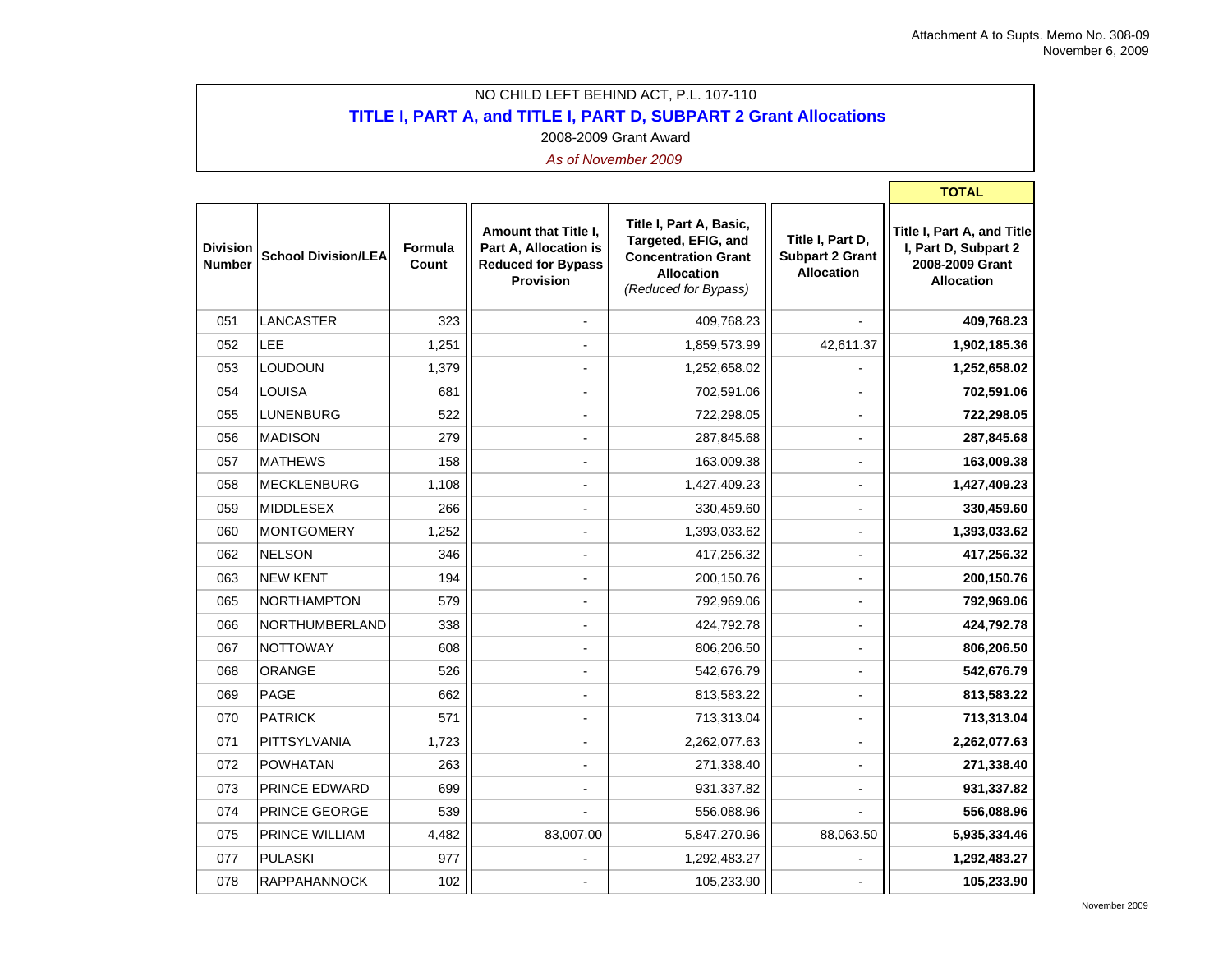**The Common** 

## NO CHILD LEFT BEHIND ACT, P.L. 107-110 **TITLE I, PART A, and TITLE I, PART D, SUBPART 2 Grant Allocations** 2008-2009 Grant Award

|                                  |                            |                  |                                                                                                |                                                                                                                           |                                                                 | <b>TOTAL</b>                                                                               |
|----------------------------------|----------------------------|------------------|------------------------------------------------------------------------------------------------|---------------------------------------------------------------------------------------------------------------------------|-----------------------------------------------------------------|--------------------------------------------------------------------------------------------|
| <b>Division</b><br><b>Number</b> | <b>School Division/LEA</b> | Formula<br>Count | Amount that Title I,<br>Part A, Allocation is<br><b>Reduced for Bypass</b><br><b>Provision</b> | Title I, Part A, Basic,<br>Targeted, EFIG, and<br><b>Concentration Grant</b><br><b>Allocation</b><br>(Reduced for Bypass) | Title I, Part D,<br><b>Subpart 2 Grant</b><br><b>Allocation</b> | Title I, Part A, and Title<br>I, Part D, Subpart 2<br>2008-2009 Grant<br><b>Allocation</b> |
| 079                              | <b>RICHMOND</b>            | 205              |                                                                                                | 257,565.72                                                                                                                | $\overline{a}$                                                  | 257,565.72                                                                                 |
| 080                              | <b>ROANOKE</b>             | 961              |                                                                                                | 1,058,702.84                                                                                                              |                                                                 | 1,058,702.84                                                                               |
| 081                              | <b>ROCKBRIDGE</b>          | 362              |                                                                                                | 373,477.18                                                                                                                |                                                                 | 373,477.18                                                                                 |
| 082                              | <b>ROCKINGHAM</b>          | 1,156            |                                                                                                | 1,334,554.72                                                                                                              | $\overline{a}$                                                  | 1,334,554.72                                                                               |
| 083                              | <b>RUSSELL</b>             | 1,121            |                                                                                                | 1,503,508.28                                                                                                              | $\blacksquare$                                                  | 1,503,508.28                                                                               |
| 084                              | <b>SCOTT</b>               | 703              |                                                                                                | 888,805.09                                                                                                                | $\blacksquare$                                                  | 888,805.09                                                                                 |
| 085                              | <b>SHENANDOAH</b>          | 737              |                                                                                                | 768,659.68                                                                                                                | $\blacksquare$                                                  | 768,659.68                                                                                 |
| 086                              | <b>SMYTH</b>               | 870              |                                                                                                | 1,092,686.16                                                                                                              | $\overline{a}$                                                  | 1,092,686.16                                                                               |
| 087                              | SOUTHAMPTON                | 474              |                                                                                                | 579,896.97                                                                                                                |                                                                 | 579,896.97                                                                                 |
| 088                              | SPOTSYLVANIA               | 1,582            |                                                                                                | 1,792,949.18                                                                                                              |                                                                 | 1,792,949.18                                                                               |
| 089                              | <b>STAFFORD</b>            | 1,106            | 46,874.00                                                                                      | 781,410.30                                                                                                                | 24,146.44                                                       | 805,556.74                                                                                 |
| 090                              | <b>SURRY</b>               | 179              |                                                                                                | 185,019.03                                                                                                                |                                                                 | 185,019.03                                                                                 |
| 091                              | <b>SUSSEX</b>              | 363              |                                                                                                | 466,257.03                                                                                                                |                                                                 | 466,257.03                                                                                 |
| 092                              | <b>TAZEWELL</b>            | 1,595            |                                                                                                | 2,101,802.07                                                                                                              | $\blacksquare$                                                  | 2,101,802.07                                                                               |
| 093                              | <b>WARREN</b>              | 671              |                                                                                                | 707,453.77                                                                                                                | $\overline{a}$                                                  | 707,453.77                                                                                 |
| 094                              | <b>WASHINGTON</b>          | 1,138            |                                                                                                | 1,451,703.00                                                                                                              |                                                                 | 1,451,703.00                                                                               |
| 095                              | WESTMORELAND               | 389              |                                                                                                | 477,141.59                                                                                                                | $\overline{a}$                                                  | 477,141.59                                                                                 |
| 096                              | <b>WISE</b>                | 1,801            |                                                                                                | 2,512,427.77                                                                                                              |                                                                 | 2,512,427.77                                                                               |
| 097                              | <b>WYTHE</b>               | 837              |                                                                                                | 1,048,045.44                                                                                                              | $\blacksquare$                                                  | 1,048,045.44                                                                               |
| 098                              | <b>YORK</b>                | 477              |                                                                                                | 379,885.41                                                                                                                | $\overline{a}$                                                  | 379,885.41                                                                                 |
| 101                              | <b>ALEXANDRIA</b>          | 2,375            | 78,124.00                                                                                      | 3,117,250.46                                                                                                              | $\blacksquare$                                                  | 3,117,250.46                                                                               |
| 102                              | <b>BRISTOL</b>             | 683              |                                                                                                | 942,487.45                                                                                                                |                                                                 | 942,487.45                                                                                 |
| 103                              | <b>BUENA VISTA</b>         | 142              |                                                                                                | 163,414.12                                                                                                                |                                                                 | 163,414.12                                                                                 |
| 104                              | <b>CHARLOTTESVILLE</b>     | 1,341            |                                                                                                | 1,899,150.24                                                                                                              | 319,585.28                                                      | 2,218,735.52                                                                               |
| 106                              | <b>COLONIAL HEIGHTS</b>    | 270              |                                                                                                | 278,560.33                                                                                                                |                                                                 | 278,560.33                                                                                 |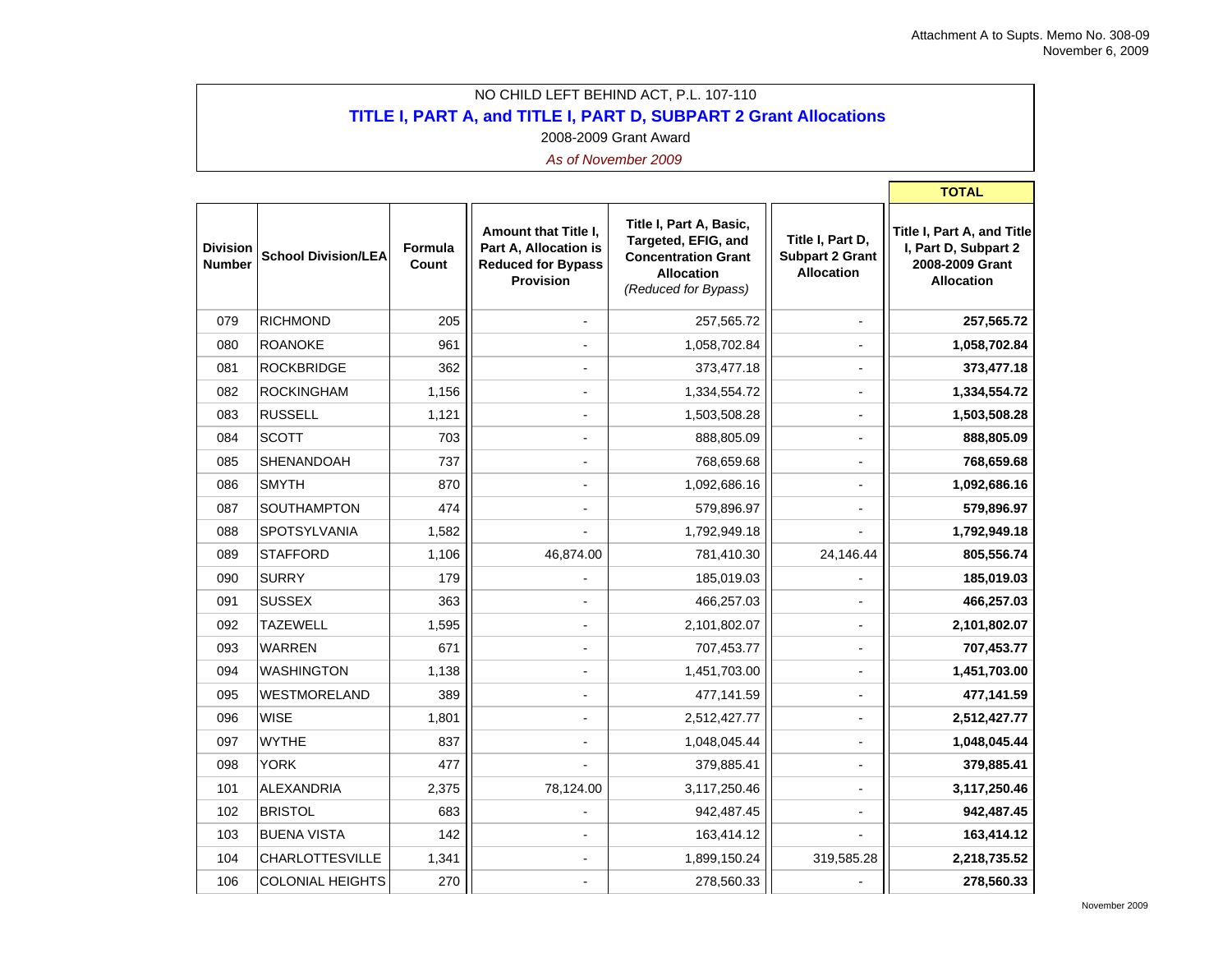**The Common** 

## NO CHILD LEFT BEHIND ACT, P.L. 107-110 **TITLE I, PART A, and TITLE I, PART D, SUBPART 2 Grant Allocations** 2008-2009 Grant Award

|                                  |                            |                  |                                                                                                |                                                                                                                           |                                                                 | <b>TOTAL</b>                                                                               |
|----------------------------------|----------------------------|------------------|------------------------------------------------------------------------------------------------|---------------------------------------------------------------------------------------------------------------------------|-----------------------------------------------------------------|--------------------------------------------------------------------------------------------|
| <b>Division</b><br><b>Number</b> | <b>School Division/LEA</b> | Formula<br>Count | Amount that Title I,<br>Part A, Allocation is<br><b>Reduced for Bypass</b><br><b>Provision</b> | Title I, Part A, Basic,<br>Targeted, EFIG, and<br><b>Concentration Grant</b><br><b>Allocation</b><br>(Reduced for Bypass) | Title I, Part D,<br><b>Subpart 2 Grant</b><br><b>Allocation</b> | Title I, Part A, and Title<br>I, Part D, Subpart 2<br>2008-2009 Grant<br><b>Allocation</b> |
| 107                              | <b>COVINGTON</b>           | 184              |                                                                                                | 229,117.55                                                                                                                | $\overline{a}$                                                  | 229,117.55                                                                                 |
| 108                              | <b>DANVILLE</b>            | 2,358            |                                                                                                | 3,430,111.65                                                                                                              |                                                                 | 3,430,111.65                                                                               |
| 109                              | <b>FALLS CHURCH</b>        | 37               | 1,465.00                                                                                       | 28,459.46                                                                                                                 |                                                                 | 28,459.46                                                                                  |
| 110                              | <b>FREDERICKSBURG</b>      | 593              |                                                                                                | 786,540.90                                                                                                                |                                                                 | 786,540.90                                                                                 |
| 111                              | <b>GALAX</b>               | 314              |                                                                                                | 442,402.49                                                                                                                | $\overline{a}$                                                  | 442,402.49                                                                                 |
| 112                              | <b>HAMPTON</b>             | 4,634            |                                                                                                | 6,828,784.77                                                                                                              |                                                                 | 6,828,784.77                                                                               |
| 113                              | <b>HARRISONBURG</b>        | 747              |                                                                                                | 923,995.34                                                                                                                |                                                                 | 923,995.34                                                                                 |
| 114                              | <b>HOPEWELL</b>            | 1,023            |                                                                                                | 1,344,361.25                                                                                                              |                                                                 | 1,344,361.25                                                                               |
| 115                              | <b>LYNCHBURG</b>           | 2,473            | 37,109.00                                                                                      | 3,313,935.86                                                                                                              | 210,216.09                                                      | 3,524,151.95                                                                               |
| 116                              | <b>MARTINSVILLE</b>        | 630              |                                                                                                | 864,004.42                                                                                                                |                                                                 | 864,004.42                                                                                 |
| 117                              | <b>NEWPORT NEWS</b>        | 7,206            | 116,210.00                                                                                     | 10,861,009.57                                                                                                             |                                                                 | 10,861,009.57                                                                              |
| 118                              | <b>NORFOLK</b>             | 10,548           | 320,309.00                                                                                     | 16,839,396.59                                                                                                             | 181,808.51                                                      | 17,021,205.10                                                                              |
| 119                              | NORTON                     | 167              |                                                                                                | 236,562.67                                                                                                                |                                                                 | 236,562.67                                                                                 |
| 120                              | PETERSBURG                 | 1,624            |                                                                                                | 2,288,960.80                                                                                                              | 48,292.88                                                       | 2,337,253.68                                                                               |
| 121                              | PORTSMOUTH                 | 4,599            | 44,922.00                                                                                      | 6,729,570.99                                                                                                              |                                                                 | 6,729,570.99                                                                               |
| 122                              | <b>RADFORD</b>             | 163              |                                                                                                | 189,226.09                                                                                                                |                                                                 | 189,226.09                                                                                 |
| 123                              | RICHMOND CITY              | 8,595            | 497,064.00                                                                                     | 12,956,343.80                                                                                                             | 190,330.78                                                      | 13,146,674.58                                                                              |
| 124                              | ROANOKE CITY               | 3,676            |                                                                                                | 5,285,655.74                                                                                                              |                                                                 | 5,285,655.74                                                                               |
| 126                              | <b>STAUNTON</b>            | 624              |                                                                                                | 775,717.66                                                                                                                |                                                                 | 775,717.66                                                                                 |
| 127                              | <b>SUFFOLK</b>             | 2,195            |                                                                                                | 2,596,466.69                                                                                                              |                                                                 | 2,596,466.69                                                                               |
| 128                              | <b>VIRGINIA BEACH</b>      | 8,185            | 135,741.00                                                                                     | 12,516,615.43                                                                                                             | 146,299.03                                                      | 12,662,914.46                                                                              |
| 130                              | WAYNESBORO                 | 761              |                                                                                                | 964,329.63                                                                                                                |                                                                 | 964,329.63                                                                                 |
| 131                              | <b>WILLIAMSBURG</b>        | 206              |                                                                                                | 302,065.95                                                                                                                |                                                                 | 302,065.95                                                                                 |
| 132                              | <b>WINCHESTER</b>          | 619              |                                                                                                | 755,818.66                                                                                                                |                                                                 | 755,818.66                                                                                 |
| 134                              | <b>FAIRFAX CITY</b>        | 175              |                                                                                                | 188,746.10                                                                                                                |                                                                 | 188,746.10                                                                                 |